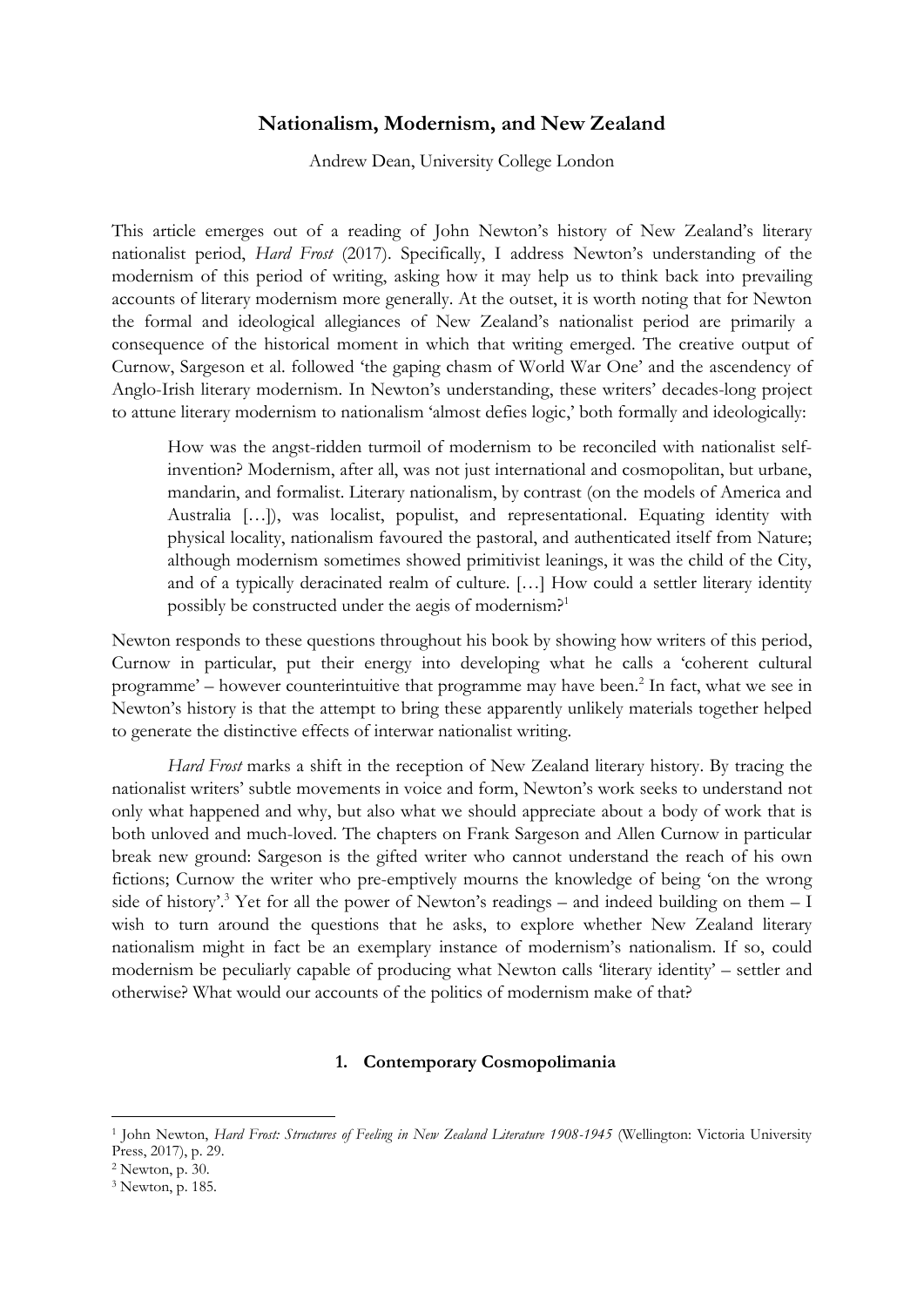'From the 1990s onwards', Steven Connor writes, 'there has been intense and growing interest in the forms which modernism has taken in places less identified with metropolitan or colonial power, as well as in the overlooked kinds of localism that may seem to function within modernism.'<sup>4</sup> The effect of these interests has been a dramatic geographical expansion of 'modernism', along with the academic institutionalization of what is called 'modernist studies'.<sup>5</sup> Handbooks and companions now tend to see modernism as both global and plural – the *Oxford Handbook of Global Modernisms* (2012), for example, comprises chapters on the modernism of specific locations, as well as on form, temporality, translation, and film, among other topics. Alys Moody and Stephen Ross's anthology, *Global Modernists on Modernism* (2020), collects into a single volume 'statements on modernism' from modernists across the world, bringing together the likes of Peruvian writer César Vallejo with Senegalese writer and politician Léopold Sédar Senghor, and Uruguayan artist Joaquín Torres-García with Turkish poet Ahmet Haşim.<sup>6</sup>

The expansion of modernist studies has been accompanied by a series of new theoretical approaches, which focus on the orientation that 'modernism' adopts towards 'modernity' rather than on any specific literary movement. In the broadest terms, 'modernism' now tends to describe the practice by which artists, in confronting a modernizing world, have sought to 'make it new.' Susan Stanford Freidman, for example, writes in *Planetary Modernisms* (2015) that modernism is 'not a single aesthetic period, a movement, or a style.' Rather, 'the creative expressivities in all media constitute the modernisms of given modernities.' Modernism, in this view, is the 'aesthetic domain of modernity' – modernity which itself already multiple (modernit*ies*). <sup>7</sup> Thinking in these terms, Friedman finds modernism in seemingly the least likely of places. She reads Tang Dynasty poetry as an example of what she calls 'Tang modernism', even though that formation predates 'high modernism' – itself an increasingly contested designation – by  $1300$  years.<sup>8</sup>

The realignment of modernist studies has led to a reappraisal of one of the central terms in accounts of modernism: cosmopolitanism. Thinking about cosmopolitanism and its cognate terms has long been important in the reception of literary modernism (of whatever variety). Terry Eagleton in *Exiles and Émigrés* (1970), for example, focuses on what he calls the '"social" exiles' who comprised modernist literary culture. <sup>9</sup> F. R. Leavis in *The Great Tradition* (1948) argues that Joseph Conrad's foreignness – allied of course with the genius of the English literary

<sup>6</sup> Bloomsbury.com, 'Global Modernists on Modernism', *Bloomsbury Publishing*

<sup>4</sup> Steven Connor, 'Epilogue: Modernism after Postmodernism', in *The Cambridge History of Modernism*, ed. by Vincent Sherry (Cambridge University Press, 2017), pp. 820–34 (p. 825).

<sup>5</sup> Some examples may help. *Regional Modernisms* (2013), edited by Neal Alexander and James Moran, collects essays on Scottish, Welsh, and Northumbrian modernisms. Studies of James Joyce, including Emer Nolan's *James Joyce and Nationalism* (1995), have battled over Joyce's local and international affiliations. Charles W. Pollard's *New World Modernisms* (2004), addresses the place of T. S. Eliot in the work of Kamau Brathwaite and Derek Walcott. Peter Kalliney's *Commonwealth of Letters* (2013) examines writers from across the world in the middle of the twentieth century, the period in which, Kalliney argues, modernism was institutionalized around the Anglophone literary sphere. Eric Bulson's *Little Magazine, World Form* (2016) features a chapter on 'little postcolonial magazines', focusing on modernist and postcolonial little magazines in Africa and the West Indies.

<sup>&</sup>lt;https://www.bloomsbury.com/uk/global-modernists-on-modernism-9781474242325/> [accessed 18 November 2019].

<sup>7</sup> Susan Stanford Friedman, *Planetary Modernisms: Provocations on Modernity Across Time* (New York: Columbia University Press, 2015), p. 4.

<sup>8</sup> Friedman, p. 191.

<sup>9</sup> Terry Eagleton, *Exiles and Émigrés; Studies in Modern Literature* (New York, Schocken Books, 1970), p. 18.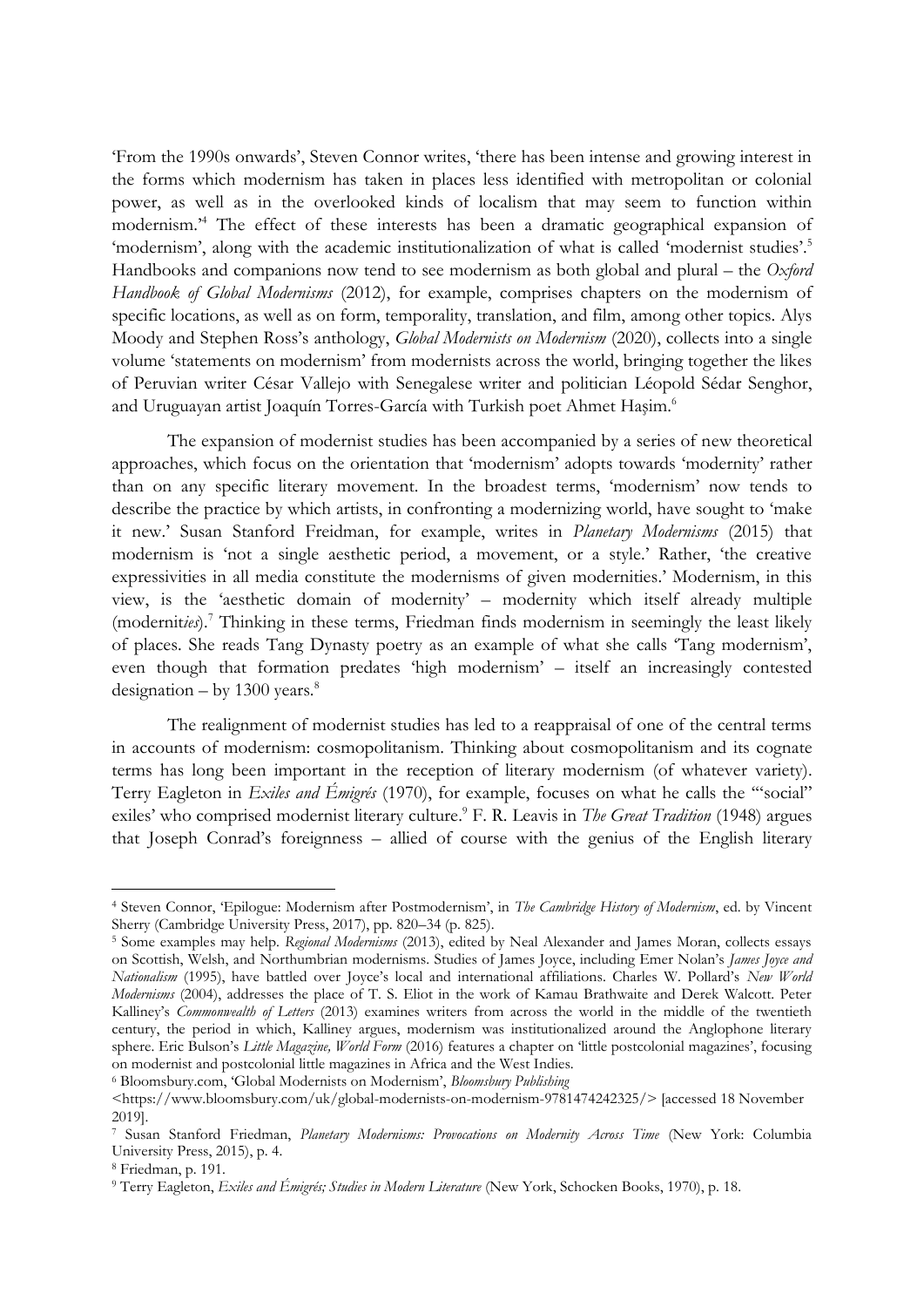tradition  $-$  is central to understanding the power of his works.<sup>10</sup> Perhaps the interest from these earlier critics in internationalism, or at least foreignness, should be no surprise, given the writing coterie in which they were interested. As Eagleton puts it: 'If it is agreed that the seven most significant writers of twentieth-century English literature have been a Pole, three Americans, two Irishmen and an Englishman, then it might also be agreed that the paradox is odd enough to warrant analysis.<sup>'11</sup> It is Eagleton's 'if' that is now under increasing pressure. With many more writers being discussed, internationalism has become an imaginative rather than a biographical condition. Cosmopolitanism in particular has come to bear theoretical weight, both characterizing 'transnational modernisms' and representing the ethical, political, and formal practices associated with literary modernism. Rebecca Walkowitz, in *Cosmopolitan Style: Modernism Beyond the Nation* (2006), deploys the term 'critical cosmopolitanism', by which she means 'an aversion to heroic tones of appropriation and progress, and a suspicion of epistemological privilege, views from above or from the centre that assume a consistent distinction between who is seeing and what is seen.'<sup>12</sup> Cosmopolitanism in this treatment is hence primarily a matter of form – 'style'. As Walkowitz puts it: she is interested in how 'naturalness, triviality, evasion, mixups, treason, and vertigo' – matters of expression – 'generate specific projects of democratic individualism, on the one hand, and […] antifascism or anti-imperialism, on the other' – matters of politics.<sup>13</sup>

It is significant that contemporary approaches to modernism tend to privilege literary expression and modes of reading that are broadly negative in nature, rather than writing and critical approaches that encourage politics founded on specific solidarities. The assumption in modernist studies is generally that modernist literary texts will by their nature do rather more *breaking down* of an invidious political force than they will *building up* of its alternative. Modernist texts will individuate before they will socialize, they will be against something rather than for it. While the difference is a fine one at times, Walkowitz's interest is ultimately more in how cosmopolitan style can 'disrupt neutral models of purpose, evaluation, and detachment' by 'resisting' them than it is in how cosmopolitan style can 'disrupt neutral models' by 'transforming or amending' these models.<sup>14</sup> Woolf's 'evasions of syntax, plot, and tone' are said to 'qualify, unsettle, and redirect enduring habits of attentiveness' – her project is 'challenging and often disturbing'.<sup>15</sup> Conrad's fictions promote a 'distrust for established reputations', in turn producing 'a less natural conception of Englishness'.<sup>16</sup> From the perspective of those familiar with New Zealand literary nationalism, an account such as this may seem oddly-pitched. For many nationalist writers there was often precious little breaking down going on. For others, such as nationalist poet Allen Curnow, breaking down was a necessary part of the project of building up. Newton refers to this as developing '"New Zealandness" by *critique*'. <sup>17</sup> Alex Calder coined the phrase 'critical nationalism' to refer to the dual processes the likes of Newton refer, in which

-

<sup>15</sup> Walkowitz, p. 82.

<sup>10</sup> F. R. Leavis, *The Great Tradition* (George W. Stewart, Publisher, 1950), p. 18.

<sup>11</sup> Eagleton, p. 9.

<sup>12</sup> Rebecca L. Walkowitz, *Cosmopolitan Style: Modernism Beyond the Nation* (New York: Columbia University Press, 2006), p. 2.

<sup>13</sup> Walkowitz, p. 4.

<sup>14</sup> Walkowitz, p. 4.

<sup>16</sup> Walkowitz, p. 53.

<sup>17</sup> Newton, p. 157.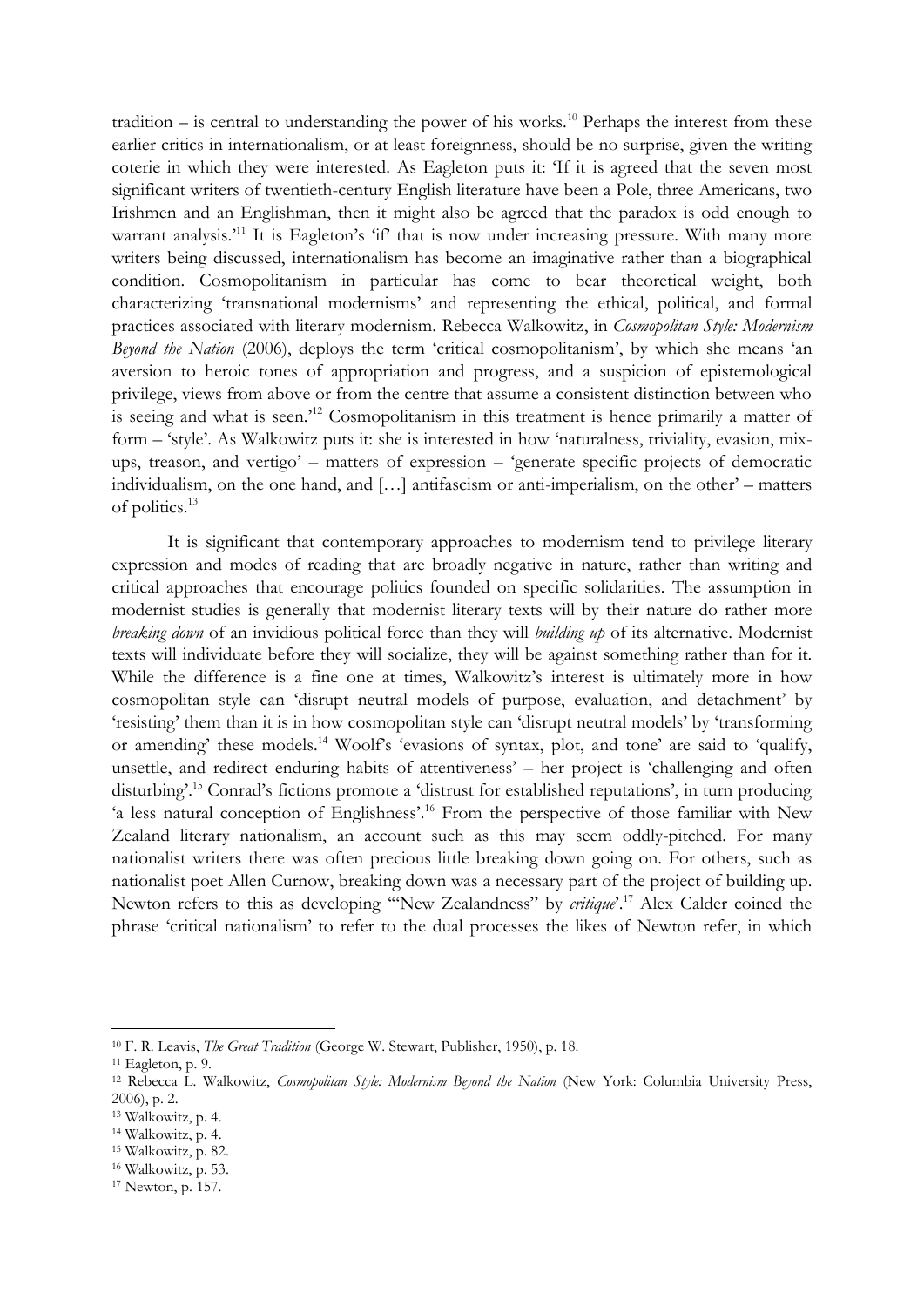writers from this period expressed both disenchantment with colonialism's aftermath *and* a desire for a greater relationship with the land.<sup>18</sup>

If there has been, in modernist studies, a thoroughgoing – and at times fully theoretical – disregard to the nation, there are at least three likely explanations for this. The first is the attraction, for critics, of the broader political claims about modernism that are embedded in appeals to cosmopolitan ethics. As we have seen, cosmopolitanism is thought to help break down the invidious structures of the nation-state, a structure which on this view leads to relationships of domination and subordination. The work of Bruce Robbins is important here: in books such as *Feeling Global* (1999) and *Perpetual War* (2012), he argues for responsibilities and perspectives that include the entire planet, beyond a single species. Nationalism is the enemy for Robbins. 'The indifference, the ignorance, the lazy habits of backing one's own and of not thinking too much about the other side,' he writes, 'maintain a sort of perpetual rehearsal for future military interventions while they also legitimate and enable ongoing ones.'<sup>19</sup> In light of these thoughts, there has been a tendency to slip from cosmopolitan ethics to cosmopolitan poetics. That is, the political endeavour to value all lives equally – independent from nation or place – gives over to a view of literatures that move across the globe, or that contain a cosmopolitan orientation, as themselves likely contributing to that good. What is elided in this habit of mind is the distinction between the public good and a more descriptive account of the writing itself.

The second explanation for modernist studies's attitude toward the nation is the understanding of Anglo-Irish modernism that remains active, to greater or lesser degrees, in the expansion of modernist studies. In making this point, I am at least partly reading against the tendency I outlined above, in which critics have given theoretical support for privileging no particular modernism as originary or exemplary. Susan Stanford Freidman's project in *Planetary Modernisms*, of finding modernism in any number of times and places, is in that sense is a radical one. Yet her provocations have not been fully incorporated into modernist studies. Instead, as the annals of literary criticism can amply attest, interwar Anglo-Irish modernism has remained both the object of sustained critical attention and an important model for thinking about modernism around the globe. Woolf, Joyce, Eliot, and Pound in particular continue to be touchstones for defining postcolonial modernisms. We need look no further than *Hard Frost* for evidence of this: Newton develops comparisons throughout the book with a number of the better-known Anglo-Irish modernists. Eliot and Woolf appear frequently, for example, the latter in extended discussions about modernism and gender. This should not be thought of as a limitation in Newton's approach – at the very least, these writers were no doubt significant for literary nationalism in New Zealand, and to deny that would be to ignore the historical record. Understanding the continued significance of Anglo-Irish modernism in accounts of world modernisms might lead us to ask to what extent the values, approaches, and assumptions of high modernism are written into our critical practices.

Even this is a partial view, however. High literary modernism, after all, was anything but settled on the question of the appropriate relationship between writer and place. Modernist writers had gone in numerous directions by the late 1920s and early 1930s. Eliot declared himself

<sup>18</sup> Alex Calder, 'Unsettling Settlement: Poetry and Nationalism in Aotearoa / New Zealand.', *REAL: Yearbook of Research in English and American Literature*, 14 (1998), 165–81.

<sup>&</sup>lt;sup>19</sup> Bruce Robbins, *Perpetual War: Cosmopolitanism from the Viewpoint of Violence* (Durham: Duke University Press, 2012), p. 6.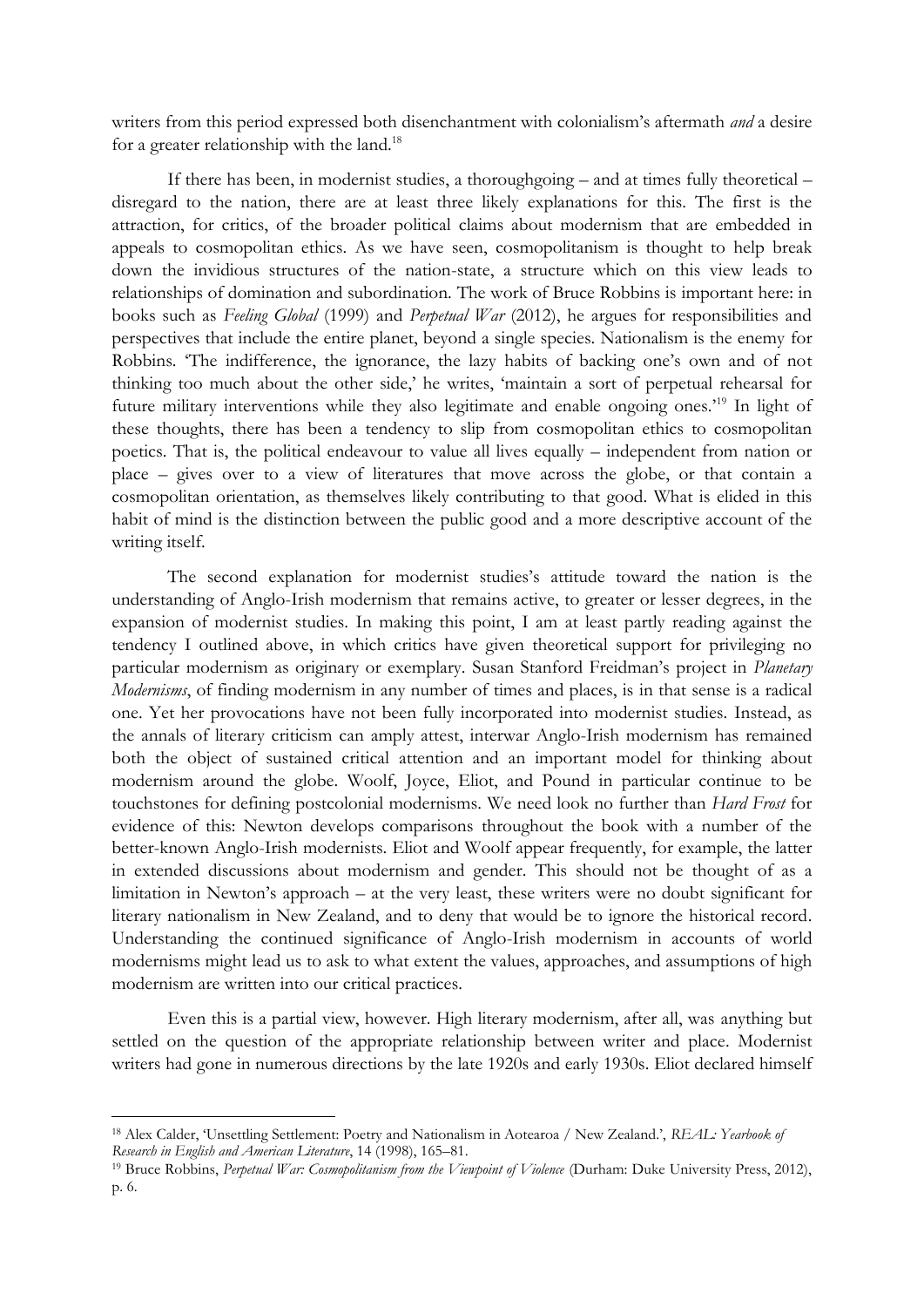'classicist in literature, royalist in politics, and anglo-catholic in religion';<sup>20</sup> D. H. Lawrence sought spiritual renewal amid rapturous embodiment; and Ezra Pound met with Mussolini. It is with these examples in mind that some critics have found a national unconscious within Anglo-Irish modernist writing, especially as the war approached. Jed Esty points out that Virginia Woolf's first novel, *The Voyage Out* (1915) is about 'a colonial journey,' which is expansive, while her last, *Between the Acts* (1941), is intensive, concerning a local country ritual. T. S. Eliot went from the 'multicultural metropolis' in *The Waste Land* (1922) to the 'sacred national sites of "Little Gidding"' (1942).<sup>21</sup> High modernist journeys inwards, to the heart of the nation, are not generally presented in cosmopolitan accounts of those poetics. Yet there may well have been an increasing 'nativist and culturalist turn' in British writing through the middle of the twentieth century, in which 'the tropes and modes of colonial knowledge came home to roost at the end of empire.<sup>222</sup>

What we understand by 'modernism' matters for how we understand the kind of modernism that was received and adapted in New Zealand. The modernism of T. S. Eliot in the early 1920s is not the modernism of T. S. Eliot in the late 1930s. The modernism of figures who were once thought to be central, such as D. H. Lawrence, is distinct from the modernism of Virginia Woolf, whose body of work is now more widely taught and read. If one were to read Lawrence's primary mediator, F. R. Leavis, then one would presume that there is no conflict between nationalism and modernism. The historical thinking which underlies Leavis's celebration of Lawrence, which was significant for modernist nationalism in New Zealand, draws from Lawrence and Leavis's shared sense that the world awaits a re-establishment of 'a community of customs, values and beliefs' – one that might 'form the essential unifying principle of society.'<sup>23</sup>

This project of social renewal, which was at the heart of New Zealand's literary nationalism, suggests that there is an enduring value in describing these texts as 'modernist' – even if of a particular variety. It is not just that these local writers looked to the likes of T. S. Eliot for their literary styles (as opposed to the middlebrow Victorian and Georgian writing that had dominated New Zealand letters), but also that their attempts to construct a reparative national community, often through negativity, were integral to their self-conceptions. Such thoughts about the relationship between text and culture were in keeping with wider tendencies within modernist criticism. Stefan Collini notes that modernist critics were interested in undertaking a critique of 'prevailing economism' through 'the right reading of, say, an early Jacobean sonnet'.<sup>24</sup> This approach drew, even if in an unconscious way, on late  $19<sup>th</sup>$  and early  $20<sup>th</sup>$ century historiography. 'The broad and forceful interpretation of history at the heart of the work of [Leavis and Eliot's] work and their associates played a powerful part in diffusing an understanding of a contemporary cultural identity that was closely tied to an account of the national past', Collini concludes.<sup>25</sup> Elements of Anglo-Irish modernist criticism were uniquely amenable for the formation of national identity, in other words. And if there was not a clear national past on which to draw, as for Pākehā writers in New Zealand, this could always be invented.

<sup>20</sup> T. S. (Thomas Stearns) Eliot, *For Lancelot Andrewes; Essays on Style and Order* (London, Faber & Gwyer, 1928), p. ix.

<sup>21</sup> Jed Esty, *A Shrinking Island: Modernism and National Culture in England* (Oxford: Princeton University Press, 2004), p. 7.

<sup>22</sup> Esty, p. 9.

<sup>23</sup> Francis Mulhern, *The Moment of 'Scrutiny'* (London: NLB, 1979), p. 310.

<sup>24</sup> Stefan Collini, *The Nostalgic Imagination: History in English Criticism* (Oxford: Oxford University Press, 2019), p. 18. <sup>25</sup> Collini, p. 50.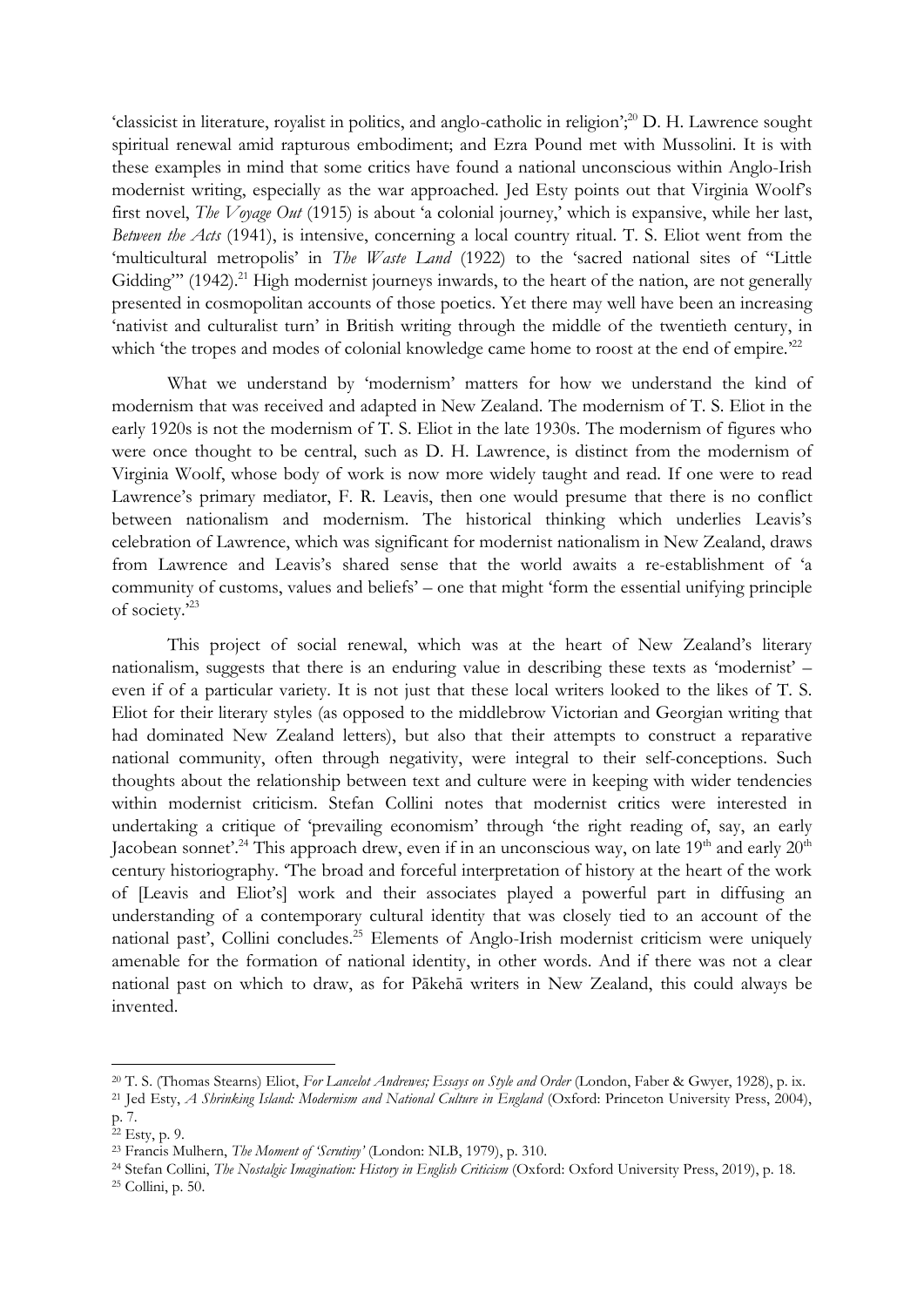The third explanation for the treatment of the nation in scholarship on modernism lies in the geographic expansion of modernist studies, which took place under the sign of postcolonial studies. The beginning of the period that Connor identifies as a shift within modernist studies, the 1990s, marks the moment of postcolonial studies' ascendency. Neil Lazarus in *The Postcolonial Unconscious* bluntly describes the approach that postcolonial studies has taken toward nationalism: 'The specific assumptions and investments predominant in the field [of postcolonial studies] from its inception still predominate today […]. Among these assumptions and investments, I would list […] an undifferentiating disavowal of all forms of nationalism and a corresponding exaltation of migrancy, liminality, hybridity, and multiculturality [...].<sup>26</sup> In other words, postcolonial studies has rejected nationalism in its pursuit of figures of translation and bordercrossing. For Lazarus, such a treatment of the nation is a testament to the invidious political positioning of this disciplinary formation, as Homi Bhabha, Gayatri Spivak, and others, mourn the lost hope of decolonization. Yet one need not entirely accept Lazarus's view of the field to recognize the force of the argument he later cites, namely that some African modernists have adopted different attitudes from European modernists toward the nation. In Simon Gikandi's words: 'while their Western counterparts sought to use the ideology of modernism to undo nationalism' – itself an overstatement – 'African artists adopted the same aesthetic ideology to imagine and will into being new nations.' He continues: 'Nationalism has become a dirty word in some circles, but for the colonised it was a redemptive project that needed an aesthetic dimension in order to fulfil its mandate.<sup>27</sup> There may be a world of difference between the modernists that Gikandi and Newton describe, but on this point – the nation as redemptive – they would agree. To put this in broader terms: modernism both in the British Isles and elsewhere has often been nationalist. The supposedly irregular modernisms – both white settler and black nationalist – may lead us to discover the nation again in writing and art from the middle third of the twentieth-century.

## **2. Modernist Nationalism**

The final section of this paper examines some of the foundational texts in New Zealand's modernist literary emergence: the four issues that comprised the magazine *Phoenix.* Published by the Literary Club of Auckland University College, 1932–33, this short-lived periodical illustrates how ideas and forms circulated across the Anglophone world in the interwar period. My interest here is primarily in how the contributors to the magazine attempted to attune high modernist criticism, poetry, and prose to a particular situation, as well as in how their instantiations founded a larger literary project of national self-understanding.

*Phoenix* has long been taken to mark the beginning of literary nationalism in New Zealand. Lawrence Jones calls it 'the first clearly visible manifestation of what was to become the new literary movement.'<sup>28</sup> The writers associated with the magazine included figures such as James Bertram, Charles Brasch, Allen Curnow, A.R.D. Fairburn, J.C. Beaglehole, R.A.K. Mason, and Ian Milner, among others. Over the course of its short life, *Phoenix* went through several

<sup>26</sup> Neil Lazarus, *The Postcolonial Unconscious* (Cambridge: Cambridge University Press, 2011), p. 21.

<sup>27</sup> Simon Gikandi, 'The Short Century: On Modernism and Nationalism', *New Formations*, 51, 2004, 10–25 (pp. 24– 25); cited in Lazarus, pp. 28–29.

<sup>28</sup> Lawrence Jones, *Picking Up the Traces: The Making of a New Zealand Literary Culture, 1932-1945* (Wellington: Victoria University Press, 2003), p. 23.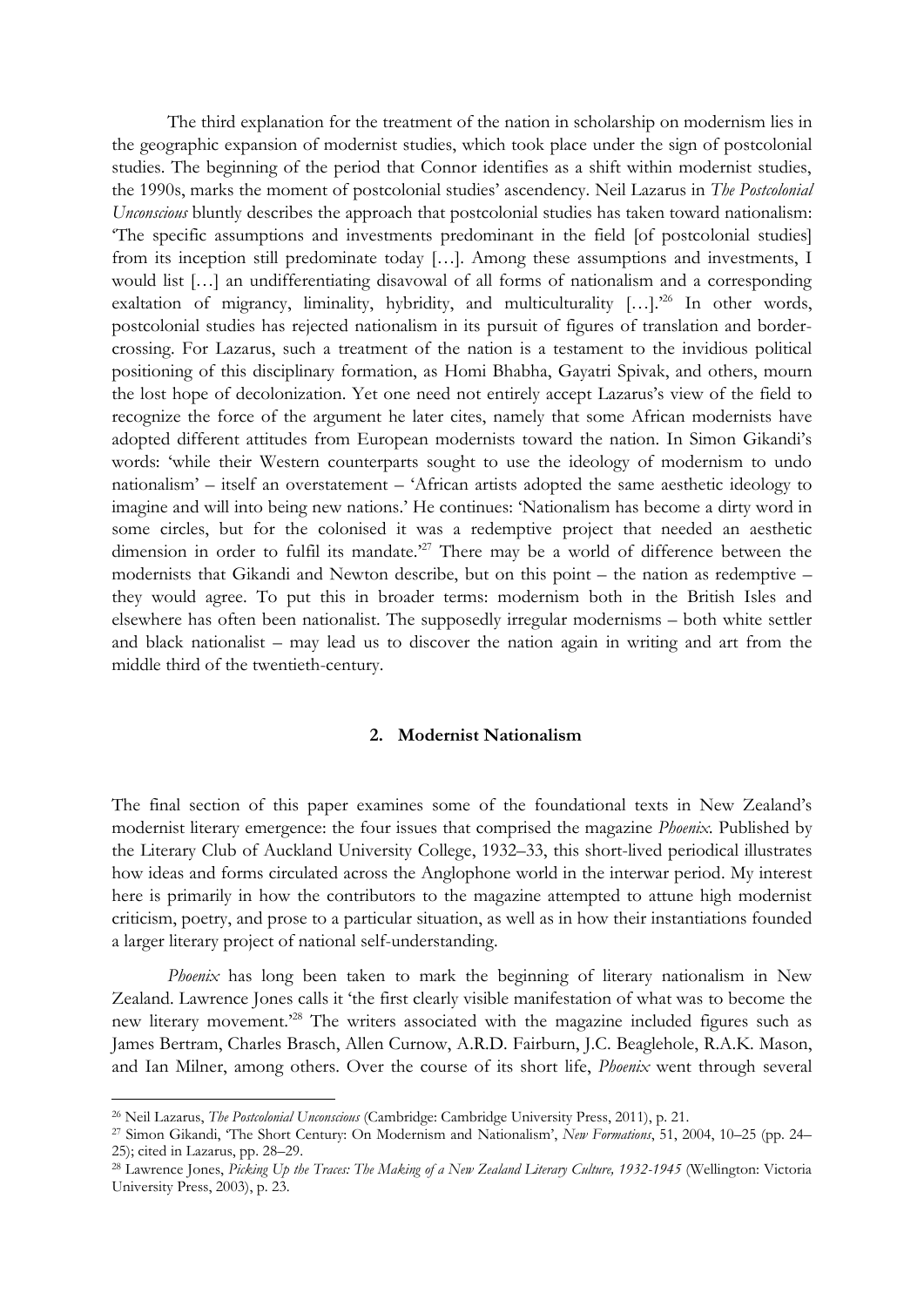incarnations. The first two issues, edited by Bertram, were shaped by what Christopher Hilliard describes as Bertram's 'professed aestheticism', while the latter two took their cue from its new editor R.A.K Mason's socialism.<sup>29</sup>

The magazine is strikingly presented. Contemporary responses celebrated the format of the magazine, even despite errors and problems with type. A review in *Craccum* concluded: 'In printing, design, arrangement and general layout, [the *Phoenix*] is so singularly appropriate that there is no exaggeration in describing it as a work of art'.<sup>30</sup> The magazine features a yellow outside cover with 'The Phoenix' printed in an art deco inspired typeface, and a large device of a bird drawn in hard rectilinear lines. A version of that device, with the lines softened, also appears on the title page, along with the motto, 'Will the bird perish,/Shall the bird rise?' A note explains further:

*The device on the title page is adapted from a signet-ring given by D. H. Lawrence to Middleton Murry at Christmas, 1923, when the latter was engaged in establishing the New Adelphi. It was sent with this accompanying note: "To the old raven, in the act of becoming a new phoenix", and bore the motto here reproduced.*<sup>31</sup>

In its design and opening statements, the *Phoenix* draws us into the world of 1920s British writing, specifically the environment of competing literary periodicals. Many of the visual elements of the *Phoenix*, including its yellow cover, owe something to John Middleton Murry's magazine, founded in 1923, *The Adelphi*. The shadow of Murry's wife Katherine Mansfield, who had died in January 1923, hangs over the early issues of that magazine: the 'frontispiece of the first issue was a previously unpublished photograph of her, and it carried many of her works'.<sup>32</sup> D. H. Lawrence too was a central figure, especially in the early years, which further indicates the magazine's resistance to what Michael Whitworth calls 'the classicist and neo-Thomist strand of modernist criticism' of Eliot's *The Criterion.*<sup>33</sup> Murry's first editorial was entitled 'The Cause of It All,' which is also the title adopted by Bertram for his opening article in *Phoenix*. Bertram in fact refers to the *Adelphi* in the first two paragraphs of his editorial, describing the magazine as 'the most distinguished periodical of the last decade,' and suggesting that his publication is similarly founded upon an 'enthusiasm for an idea, and upon very little else.' The *Phoenix*, he continues, 'is an attempt to make that idea real, to give it significant expression.'<sup>34</sup> Given both the direct and indirect references to *Adelphi*, it is little surprise that some readers came to think of the *Phoenix* as its colonial cousin. A correspondent wrote in the second issue, 'The *Phoenix*, we hope, will not become a pale reflex of the *Adelphi*, nor the Literary Club a temple wherein the names of Middleton Murry and D. H. Lawrence are intoned with a holy reverence alike by those who have read them and those who have not.'<sup>35</sup>

<sup>29</sup> Christopher Hilliard, '"Rough Architects": New Zealand Literature and Its Institutions from Phoenix to Landfall', in *A History of New Zealand Literature*, ed. by Mark Williams (Cambridge: Cambridge University Press, 2016), pp. 138– 50 (p. 141).

<sup>30</sup> Stephen Hamilton, 'The Risen Bird: Phoenix Magazine, 1932-1933', *Turnbull Library Record*, 30 (1997), 37–64 (p. 42).

<sup>31</sup> *The Phoenix*, ed. by James Bertram (Auckland: Auckland University College Literary Club, 1932), 1.1, p. n.p.

<sup>32</sup> Michael H. Whitworth, 'Enemies of Cant: The Athenaeum (1919–21) and The Adelphi (1923–48)', in *The Oxford Critical and Cultural History of Modernist Magazines*, ed. by Peter Brooker and Andrew Thacker, 3 vols (Oxford: Oxford University Press, 2013), I, 364–88 (p. 377).

<sup>33</sup> Whitworth, I, p. 377.

<sup>34</sup> James Bertram, 'The Cause of It All', *The Phoenix*, 1932, n.p.

<sup>35</sup> D.H.M. and D.B.P., 'We Critics', *The Phoenix*, 1932, 36–40 (p. 36).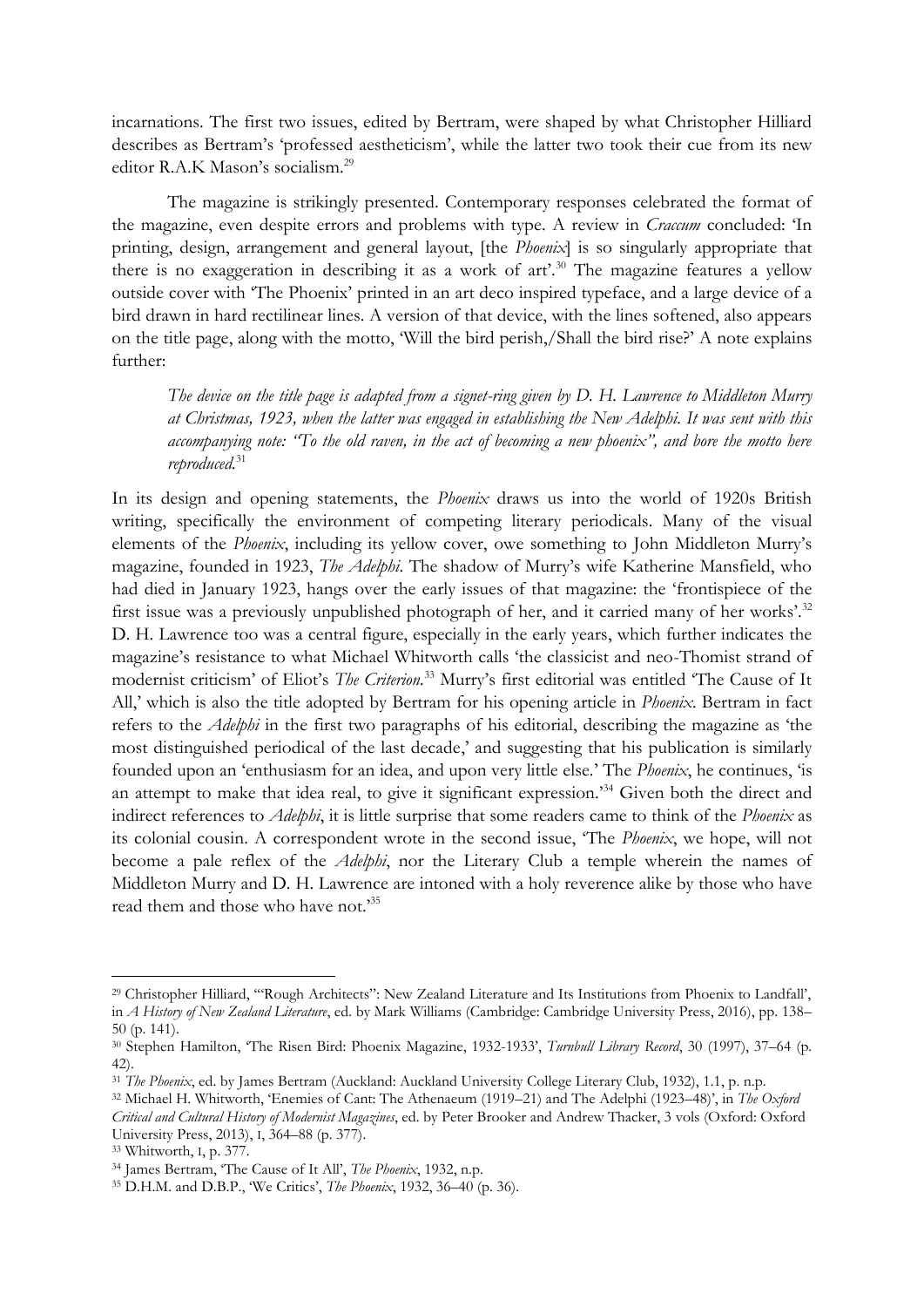On the evidence of the *Phoenix* alone, it would be Murry's the *Adelphi*, and not Eliot's the *Criterion*, that could be considered the decisive magazine of 1920s literary modernism. If this seems unlikely, recall the wider circulation of the *Adelphi:* its first issue in 1923 sold at least 18,000 copies. While sales soon dropped to an average of 4,200 per month,<sup>36</sup> it still significantly outsold Eliot's quarterly, which struggled to maintain a circulation of 1,000.<sup>37</sup> For readers in New Zealand, the greater accessibility of Murry's magazine was likely a factor in its popularity and influence. Beyond this, the ideological positioning of the magazine also better served the cause of New Zealand literary nationalism. The messianism of Murry and Lawrence appealed to those seeking, in Bertram's words, both an 'integration of national consciousness' and a 'redeeming of the times'.<sup>38</sup> Murry wrote in his first editorial for *Adelphi* that he sought 'an assertion of a faith', namely 'that life is important, and that more life should be man's chief endeavour.'<sup>39</sup> This 'faith' appealed to the *Phoenix* writers, many of whom were invested in what Jack Bennett in that first issue calls a 'rational mysticism', a literary-theological position which seeks out 'the very real though hidden unity between art and life'.<sup>40</sup>

One of my suggestions here is that a truly global modernist studies helps us to surface seemingly buried debates taking place in 1920s Anglo-Irish modernism itself. When we read New Zealand literary nationalism into the magazine culture of that period, we reconstitute that modernism without retrospectively reconstructing canons based on today's ideas of literary value. Few now read Middleton Murry, while many now read Woolf – yet it was the theorizing of the former that was decisive for New Zealand's new literary movement through the middle of the century. 'Cosmopolitan style' on this evidence becomes merely one setting within a kaleidoscope of possible modernisms, even in the 1920s, while nation-making and nativism return front and centre. Read in this way, the disparateness of 'modernism' is brought to light again, here as a set of writers and cultural debates that cover a range of political positions taking place around the same time.

These points can be made more boldly. In the example of the *Phoenix* we confront both the difficulty of describing modernism primarily as a matter of form or politics and the related desire to show how and why the writers that we admire contribute to better political communities. That latter desire may be laudable – it is not something we should give up in our critical projects – but the consequences are such that we are less able to describe the full range of modernist poetics, politics, and legacies, which here include a complex settler nationalism. It seems hard to credit today, but the stakes of the nationalists' projects were significant in more than just a literary sense. After the war they either established or took over positions of leadership and patronage across the arts, including the state literary fund, national orchestra, and radio arts programming. 'Redeeming' the times became a matter not just of writing, but also of publishing, participating in committees, lobbying the government, and distributing funds. The publishing programme of Blackwood Paul, for example, who was on the editorial board of *Phoenix*, included influential works in Māori history and culture, such as Anthony Alpers's *Maori Myths and Tribal Legends* (1964) and Erik Schwimmer's *The Maori People in the Nineteen-Sixties* (1968). Charles Brasch at *Landfall* published Bill Pearson's studies of New Zealand culture, both

<sup>36</sup> Whitworth, I, p. 379.

<sup>37</sup> Jason Harding, 'The Idea of a Literary Review: T. S. Eliot and The Criterion', in *The Oxford Critical and Cultural History of Modernist Magazines*, ed. by Peter Brooker and Andrew Thacker, 3 vols (Oxford: Oxford University Press, 2013), I, 346–63 (p. 352).

<sup>38</sup> James Bertram, 'The Cause of It All', *The Phoenix*, 1932, n.p.

<sup>39</sup> John Middleton Murry, 'The Cause of It All', *Adelphi*, June 1923, 8.

<sup>40</sup> J.A.W. Bennett, 'The Necessity of Criticism', *Phoenix*, 1932, n.p.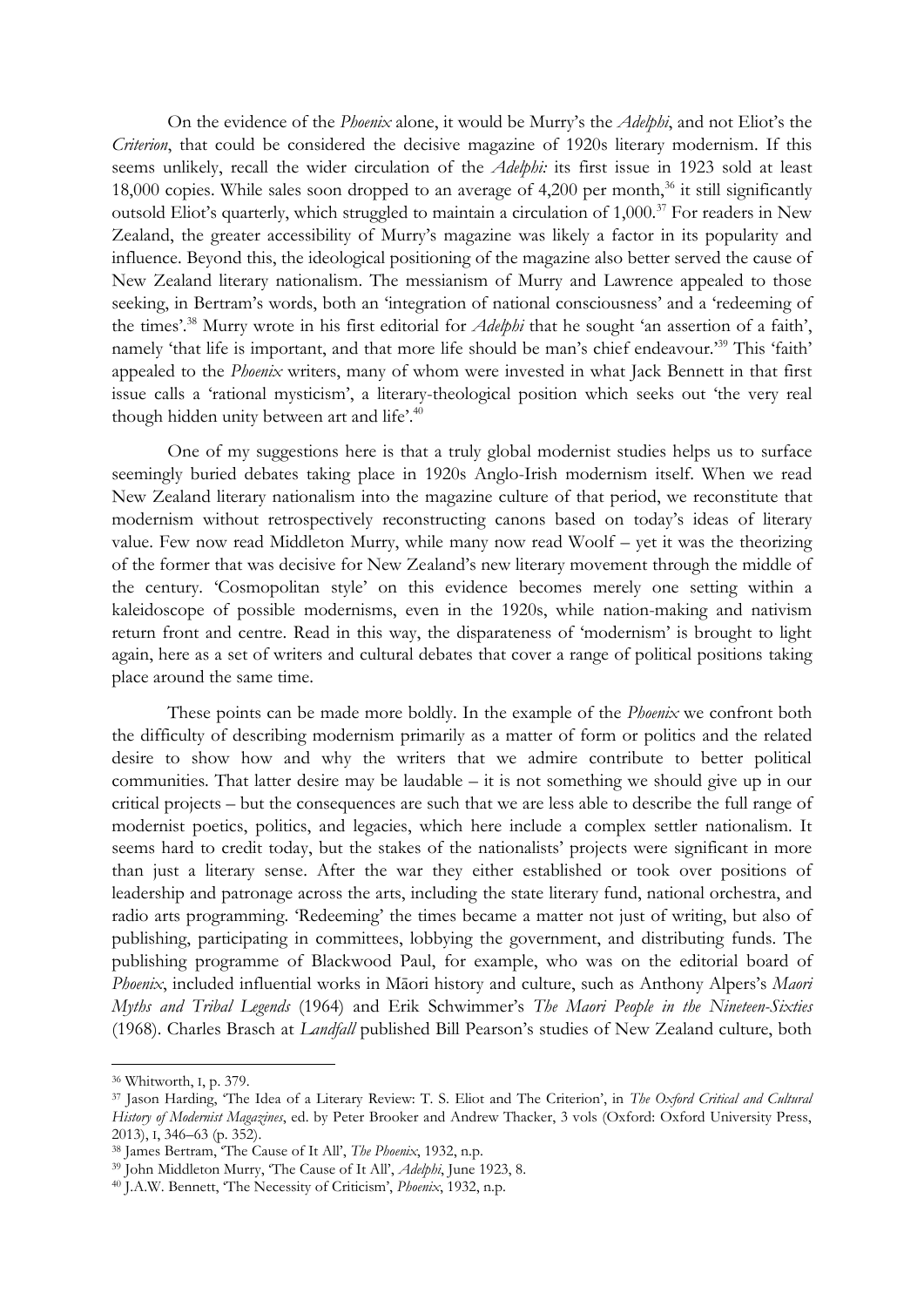'Fretful Sleepers' and his essays on Māori life. Brasch's editorials consistently inveighed against what he saw as the limitations of pedagogy in New Zealand, especially in the teaching of English – and his thoughts were widely circulated among the small nation's establishment. It would be a genuine expansion of modernist studies if we were to think of modernism not primarily as a winnowed canon of writers living somewhere near Bloomsbury, nor primarily as a formal registration of modernity, but rather as a global system of texts, forms, and ideas, which were creatively received and unevenly disseminated throughout the twentieth century. The stances, styles, and ideologies they adopt remain crucial to this  $-1$  am not promoting a study of influence – but instead suggesting that we maintain an understanding of modernism as a system or field. Unlikely though it may seem, attending to the specificities of this writing, along with its extent, allows us to tell a much more wide-ranging story of modernism's place in both society and literary culture.

As I have suggested, thinking in such terms would at the very least help us to understand how the ideologies of a kind of literary modernism shaped what became the arts in New Zealand, from its infrastructure to its output. More than that, the relative silence of modernist studies on nationalism means that we have failed to see the complicated, and ultimately consequential, outworking of modernist textuality in New Zealand. It seems irresistible that New Zealand's modernist settler nationalism was significant not just for literary self-understanding, but for the formation of New Zealand settler nationalism more generally. (That was the literary nationalists' aim, after all.) Might we compare Pākehā claims to holding a legitimate place on the land – which is often phrased in terms of sacrifice, unity, and organic life – with the thinking of Leavis and Lawrence?

Scholars have developed similar thoughts when it comes to decolonial nationalisms after the Second World War. Peter Kalliney, for example, documents Kamau Brathwaite and Ngũgĩ wa Thiong'o's active contestations of F.R. Leavis. As Kalliney finds, it was partly through Brathwaite and Ngũgĩ's treatments of modernist criticism that they came to articulate their understandings of the cultural production of the new nations. 'Stripped of its nationalist presumptions, or inverting those presumptions in the service of postcolonial nationalism,' Kalliney writes, these writers found that 'the discipline of literary studies could be a valuable tool in articulating a postcolonial cultural agenda.<sup>341</sup>

Let me conclude by way of *Hard Frost.* Newton argues that the *Phoenix* generation of writers, predominantly male, either ignored or otherwise rejected the example of Katherine Mansfield. While her work could have provided a model, or at least an inspiration, it did not. This was due in part to this generation's thinking about the relationship between literature, culture, and history. For them, Mansfield lacked the social embeddedness required to write about what Curnow terms the 'discovery of self in country and country in self';<sup>42</sup> or what Sargeson called her lack of a 'social tradition.<sup>243</sup> As Newton points out, though, Anglophone high modernism 'was the language not so much of a "social tradition" as of an emergent *anti-social* tradition'.<sup>44</sup> The anti-social tradition sought the undoing of alienation in other places and times – and in Mansfield's case, this was the New Zealand of her childhood, which she sought as a 'site

<sup>41</sup> Peter J. Kalliney, *Commonwealth of Letters : British Literary Culture and the Emergence of Postcolonial Aesthetics* (New York: Oxford University Press, 2013), p. 114.

 $42$  Qtd. in Newton, p. 69.

<sup>43</sup> Frank Sargeson, *Conversation in a Train: And Other Critical Writing*, ed. by Kevin Cunningham (Oxford: Oxford University Press, 1983), p. 32; qtd. in Newton, p. 42.

<sup>44</sup> Newton, p. 42.